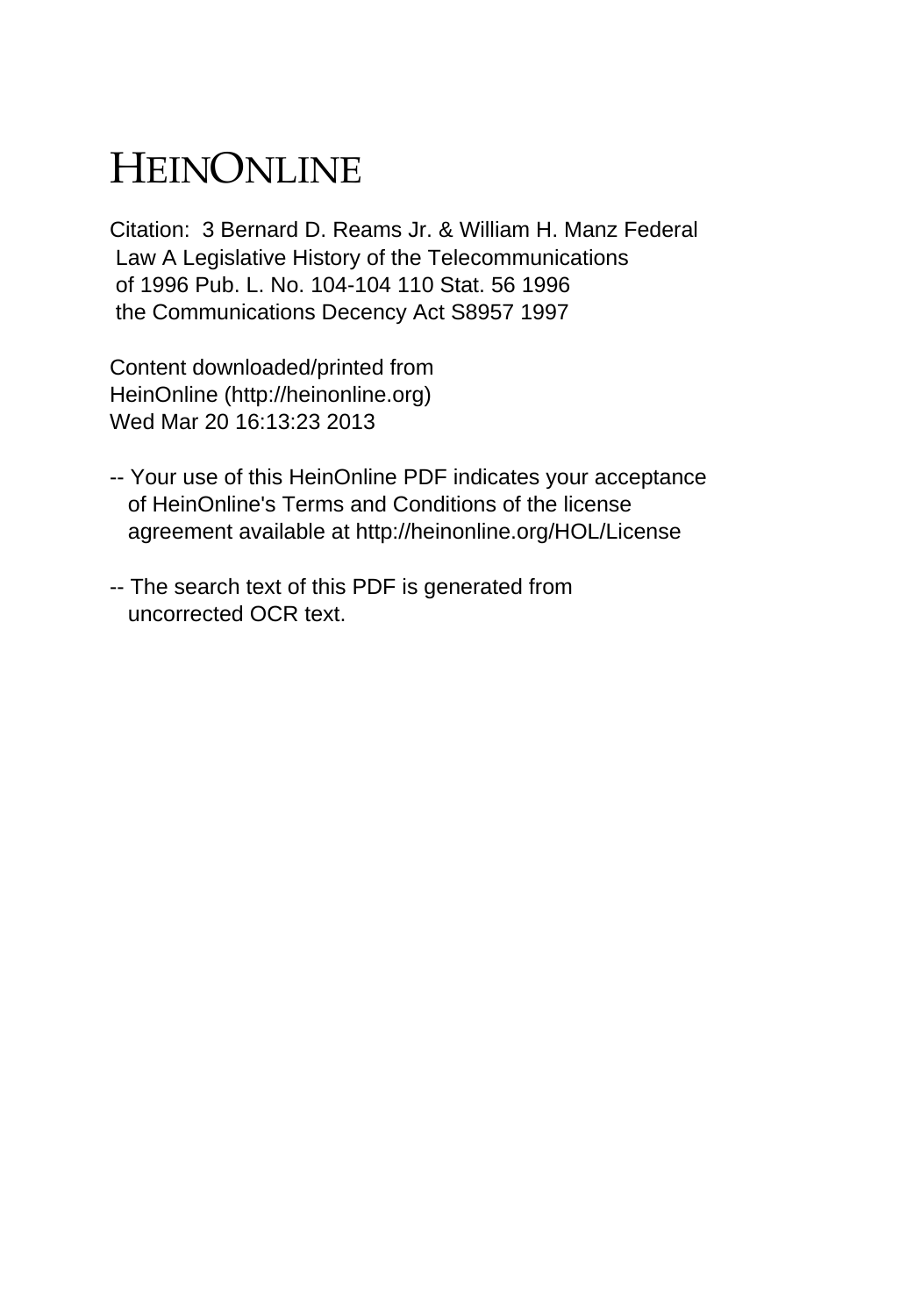$June 22. 1995$ 

**CONGRESSIONAL RECORD - SENATE** 

COMMrrrtEE **ON LABOR AND HUMAN** RESOURCES Mr. WARNER. Mr. President, **I** ask unanimous consent that the Committee on Labor **and** Human Resources be authorized to meet for a hearing on the Oversight of OSHA. during the session of the Senate on Thursday. June 22, **1995.** at **9:30** a-m.

The **PRESIDING** OFFICER. Without objection, **it Is so** ordered.

**eUBcOMMrrTEE ON INDIAN AFlAIRS**

Mr. WARNER. Mr. President. I ask<br>unanimous consent that the Commitunanimous consent that the Commit-<br>tee on Indias Affairs be authorized to<br>meet on Thursday, June 22, 1995. begin-<br>ning at 9:30 a.m., in room 0-50 of the<br>Dirkeen Senate Office Building on S. 487. a bill to amend the Indian Gaming Regulatory Act. and for other pur-

poses. The PRESIDING OFFICER. Without objection, it is so ordered.

**sUBCOMMITTEE ON DRINKING WATER.** 

**FISHERIES. ANDWILDLIFE**

Mr. WARNER. Mr. President, **I** ask unanimous consent that the Sub-committee on Drinking Water, Fish-eries, and Wildlife be granted permis-**Sion** to meet Thursday. June **22,** at **10** a.m., to conduct an oversight hearing on the National Marine Fisheries Service policy on **spills** at Columbia River hydropower dams, gas bubble trauma in endangered salmon, and the **sc-entific** methods used under the Endangered Species Act which gave rise to<br>that policy.

that **policy.** The **PRESIDING** OFFICER. Without objection, it is so ordered.

SUBCOMrITEE **ON** poegSTS **AND PU3LIC LAND** *MANAGEMENT*

Mr. WARNER. Mr. President. I ask unanimous consent that the Sub-committee on Forests and Public Land Management **of** the Committee on En-ergy and Natural Resources be granted permission to meet during the session of the Senate on Thursday. June **22. 1995,** for purposes of conducting a sub-committee hearing which is scheduled to begin at **9:30** a.m. The purpose of this hearing is to receive testimony on **a. 852,** a bill to provide for uniform management of livestock grazing **on** Federal land, and for other purposes. The **PRESIDING** OFFICER. Without

objection, it **is** so ordered.

## **ADDITIONAL STATEMENTS**

**THE TELECOMMUNICATIONS BILL 9 Mr. ABRAHAM. Mr.** President. **I** want to take a few moments to forth the reasoning behind a number of my votes with respect to **S. 652.** the telecommunications bill. Although **S. 652** would not deregulate the tele-communications industry as much or **as** quickly as **I** would like. it eventually would lead to competition in a number of telecommunications marrently are monopolistic.<br>Rets that currently are monopolistic.<br>Specifically, the bill would remove ar-

tificial barriers to competition in the phone services markets as well as in the cable, equipment manufacturing, and other markets. **I.** therefore, sup-

ported final passage of **S. 652.** Much of the debate concerning the bill focused on the issue of RBOC entry into the long-distance market. An amendment offered **by** Senator **MCCAIN,** No. **1261, would** have defined the term '"public interest" as It relates to the **FCC's** decision **as** to whether to allow a Bell to enter the long-distance market. The bill as introduced **did** not define that term. I voted for the McCain amendment because the absence of such a definition would give the **FCC** virtually absolute discretion as to whether a Bell can enter the long-distance market--or, put differently, as to whether consumers will enjoy the bene-<br>fits of full competition in that market.

fits of full competition in that market. The Senate's rejection of McCain amendment No. **1261** was part of the reason for my vote against the Dorgan-Thurmond amendment. No. **1265.** The Dorgan-Thurmond amendment would have added yet another layer **of** regulatory obstacles to the RBOC's entry into the long-distance market. The bill already would have required a Bell to satisfy an extensive competitive check-list and to secure the FCC's public interest determination before entering the long-distance market; and even then, the Bell could enter that market only through **a** separate subsidiary. Moreover, the **bill** would for the first time allow utility and cable companies to compete for the Bells' local cus-tomers, thereby further reducing the Bells' ability to subsidize predatory pricing in the long-distance market **by** raising the prices paid **by** local cus-tomers. Thus, the Dorgan-Thurmond amendment, **by** requiring the Bells additionally to secure the approval **of** the Department of Justice before entering the long-distance market, would only delay unnecessarily the arrival of full competition In that market. To para-

phrase Holmes. three layers of regu-latory obstacles is enough. From the outset of the Senate's con-sideration of **S. 652, I** was concerned that the **bill** might mandate discounted telecommunications rates for selected groups. The **cost** of such mandatory discounts **is** Inevitably passed on to customers whose rates **are** not set **by** Congress, and thus often falls, at least in part, on poorer customers who cannot muster the lobbying clout nec-essary to secure special treatment. Moreover, apart from the equities **of** the issue, **I** think Government exceeds its legitimate role when it sets special telecommunications rates for favored groups. **I.** therefore, supported McCain amendment No. 1262. which would have struck bill language, contalned In sec-tion **310.** that would force telecommunications providers to provide their services to schools and hospitals at discounted rates. After the Senate rejected amendment **1262, I** voted for another McCain amendment, No. **1285.** that at least would subject section **310**

to means testing. The amendment passed. Finally, I want to **set** forth In detail

my reasons for supporting McCain amendment No. **1276.** This amendment would jettison our current crazy-quilt of universal-service subsidies, in favor of a means tested voucher system. The universal-service subsidies and rate-averaging schemes currently in place have as their principal effect the per-petuation of telephone service monopolies in rural areas. These schemes ex-clude competitors from rural telephone service markets in two ways. First. by keeping rural rates artificially low. rate averaging reduces if not eliminates the incentive of would-be competitors to enter the rural services market. Second. the subsidization of existing providers effectively bars the entry into those markets of competitors who would not be similarly sub-sidized. In contrast, a voucher system would not distort market signals or suppress competition in the markets whose customers it seeks to help. Thus. whose customers is seen to help. runs,<br>the need-based voucher system dewould be vastly preferable to the current and proposed cost-based schemes. which make the Inner-city poor **pay** higher phone rates **so** that customers in remote areas, including wealthy resort areas, can enjoy lower rates.<sup>.</sup>

THE **ABOLITION** OF THE **DEATH PENALTY** IN **SOUTH** AFRICA

**e** Ms. MOSELEY-BRAUN. Mr. Presi-dent. the new Government of South **Af**rica has just abolished the death penalty.

**As** we **all** know. South Africa has **un**dergone incredible changes in the last 2 years. They have achieved nothing short **of** a revolution-peacefully, via the ballot box. They have abolished apartheid and rebuilt their government and Institutions **to** reflect real majority rule. The American people can take pride in the fact that American leadership in imposing international sanc-tions played a significant role in making this negotiated revolution possible. and the Government of Nelson Mandela a reality.

South **Africa** has looked to the United States as a model as **it** creates Its institutions of government. I recently met with member of Parliament John-ny DeLasge, chairman of the equivalent of our Judiciary Committee in the South African Parliament, who was in the United States to study how Congress and the Justice Department interact. Likewise. the **new** Constitutional Court, the equivalent **of** the Su-preme Court. has looked to American jurisprudence for guidance in a variety

purisprudence for guidance in a variety<br>As a lawyer and a Senator. I take<br>nride in the fact that South Africa is looking to our legal system and our body of laws as a model. But In the case of the death penalty, after thoroughly examining its practice in the United States, the **11** justices of the'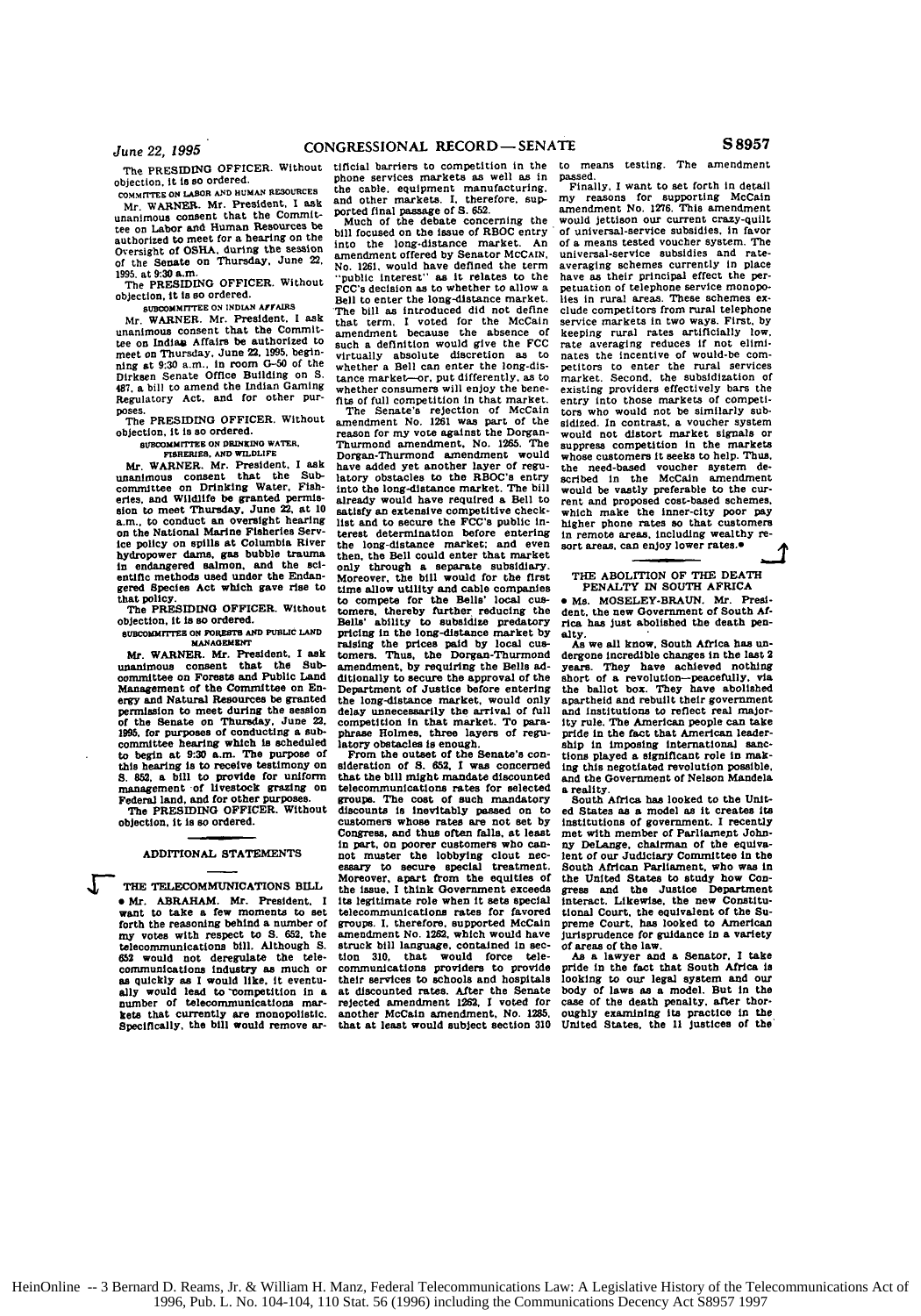HeinOnline -- 3 Bernard D. Reams, Jr. & William H. Manz, Federal Telecommunications Law: A Legislative History of the Telecommunications Act of 1996, Pub. L. No. 104-104, 110 Stat. 56 (1996) including the Communications Decency Act [cxl] 1997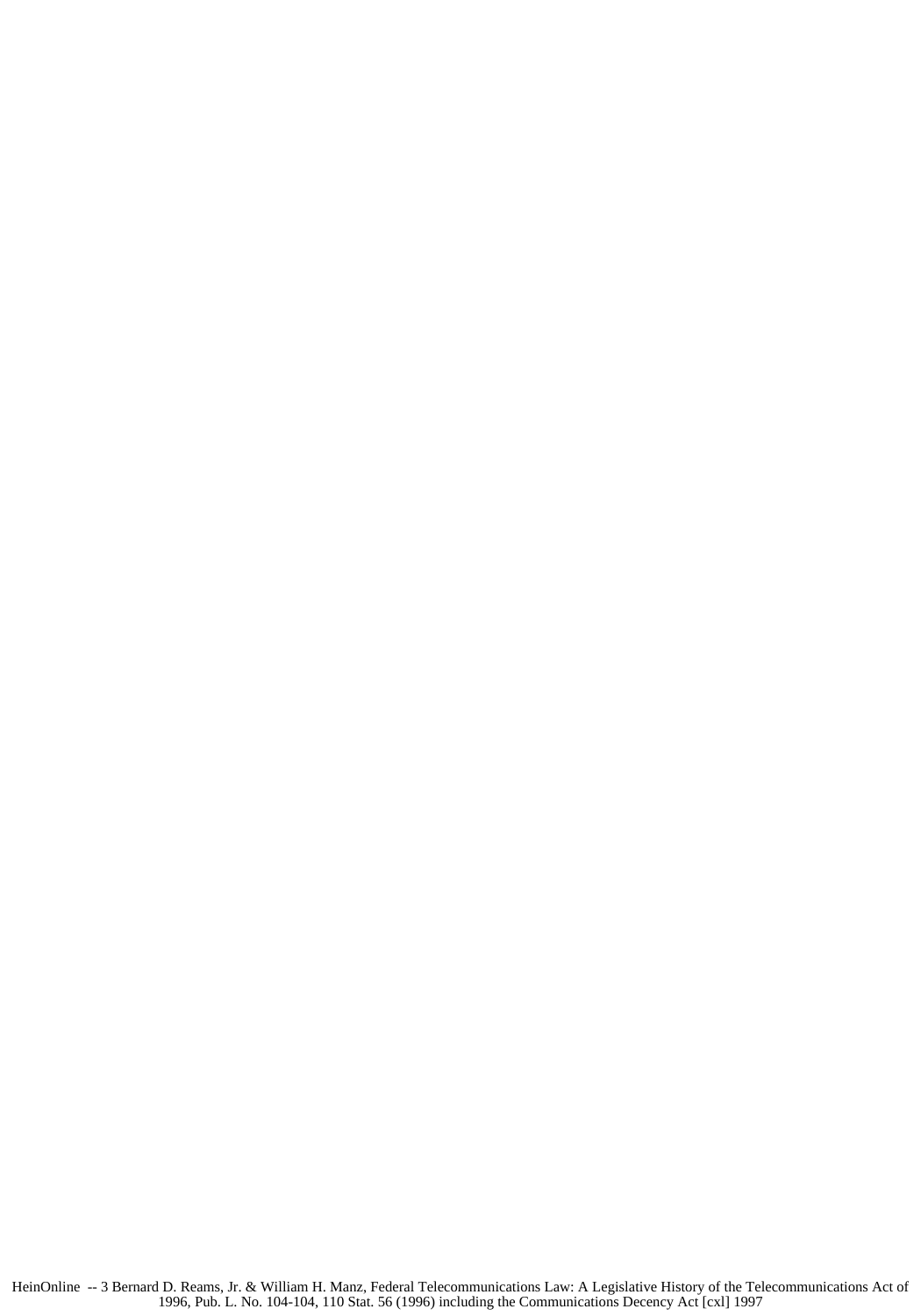Document No. **59**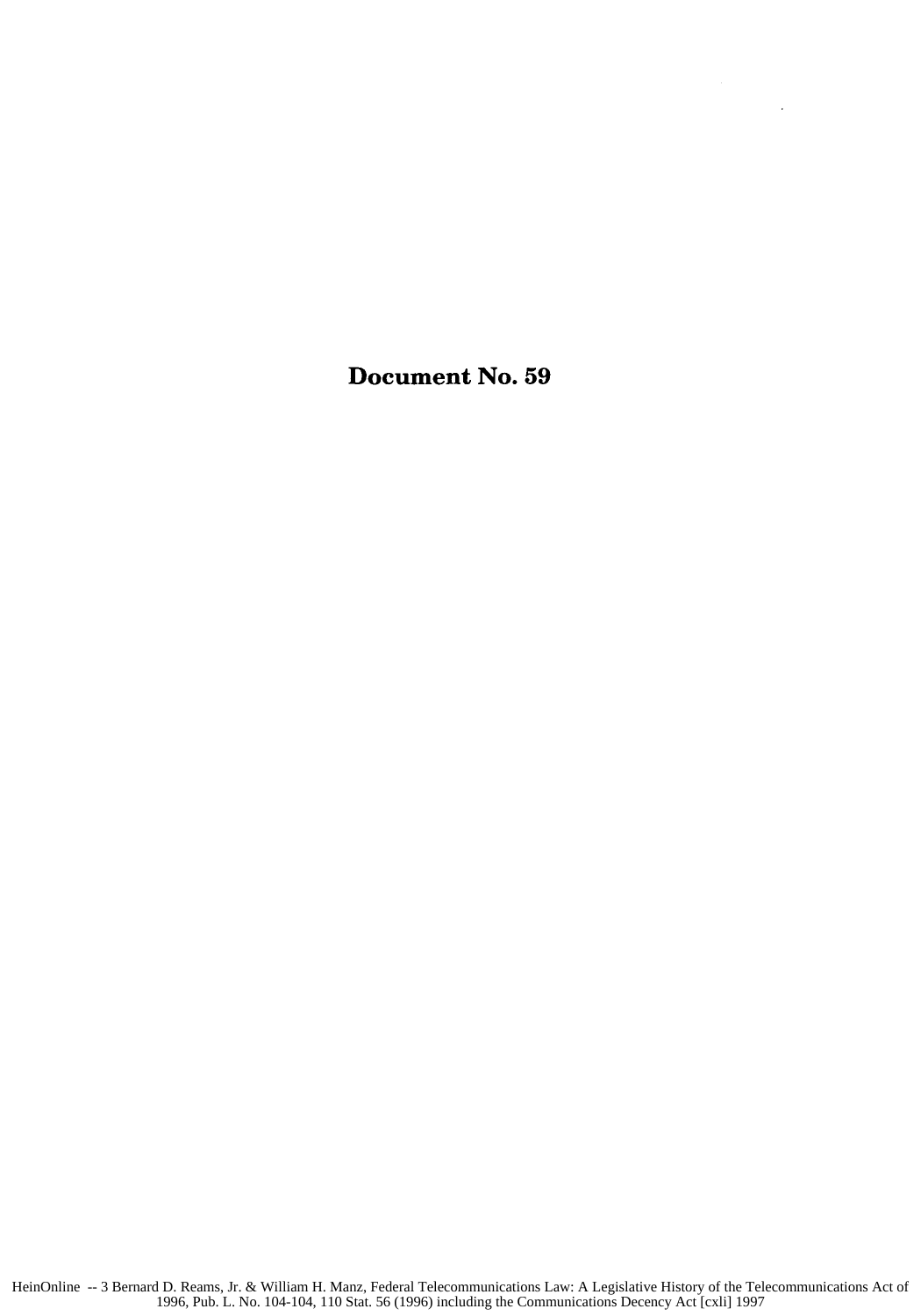HeinOnline -- 3 Bernard D. Reams, Jr. & William H. Manz, Federal Telecommunications Law: A Legislative History of the Telecommunications Act of 1996, Pub. L. No. 104-104, 110 Stat. 56 (1996) including the Communications Decency Act [cxlii] 1997